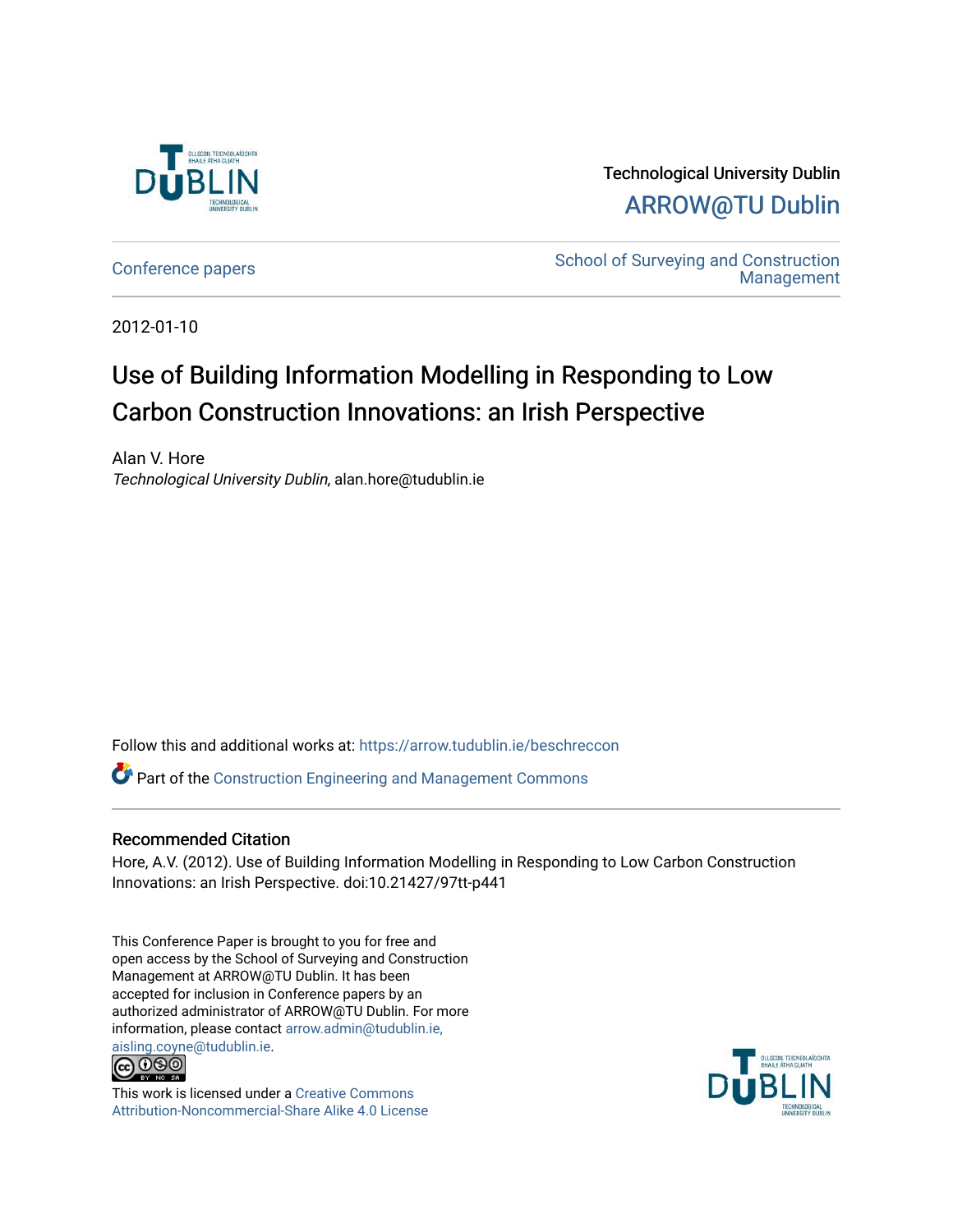# **Use of Building Information Modelling in responding to Low Carbon Construction Innovations: An Irish Perspective**

## **Barry McAuley, Dr. Alan Hore and Dr. Roger West**

*1 & 2 School of Real Estate and Economics, Dublin Institute of Technology, Bolton street, Dublin 1, Ireland* 

<sup>3</sup> School of Civil Engineering and Environmental Engineering, Trinity College Dublin, College

*Green, Dublin 2, Ireland*

*At present the Irish construction industry is facing one of its most uncertain and challenging periods and will see major cuts in all areas of the economy in 2012. Despite this, Ireland pushes forward in sustainability initiatives with the Government ruling that environmentally-friendly policies are to get priority in competing for State contracts worth up to €16 billion a year. This and further initiatives are in place, so as to reduce greenhouse gas emissions by up to 20% by the year 2020. By the end of 2018 the public sector must own or rent only buildings with high energy-saving standards and promote the conversion of existing buildings to "nearly zero" standards. Furthermore, the "retro-fitting" of Ireland's existing building stock will challenge Ireland to meet carbon targets. This paper outlines how Building Information Modelling (BIM) can be utilised on future and present public works projects in Ireland to significantly assist the Irish Government in managing a low carbon energy future. The paper will focus on the application of a sophisticated BIM model in helping to predict the performance of buildings or assess retrofit/upgrade options in managing low carbon construction. The authors' data collation methodology involved the testing and analysis of a BIM model for a public works project, used during a four day workshop in late 2011. The workshop proved a success and provided the platform for the Irish Government to see first-hand, how a collaborative BIM model used on a public works projects could provide a low carbon future for both future and existing building stock.*

Keywords: Building Information Modelling, Low Carbon Construction, Public Works Projects, Sustainability,

#### **1.0 Introduction**

At present the Irish construction industry is facing one of its most uncertain and challenging periods and will see major cuts in all areas of the economy this year. The Irish construction industry has experienced a severe contraction in construction output since it peaked in 2007 at  $\epsilon$ 38.4 billion, to a return to output volumes of around  $\epsilon$ 10.5 billion by the end of 2011 (DKM, 2011). Despite this Ireland pushes forward in sustainability initiatives with the Government ruling that environmentallyfriendly policies are to get priority in competing for State contracts worth up to €16 billion a year (Gormley, 2010). This initiative is to be complemented by the Capital Works Management Framework (CWMF) which was introduced in 2007 (Construction Procurement Reform, 2012). The CWMF is a series of documents which collectively describe the operating environment, procedures and processes to be followed for the delivery of capital works projects. It incorporates contractual provisions, guidance material and technical procedures covering the public works project lifecycle from inception to final project delivery and review. The aim of the CWMF is to ensure that there is an integrated methodology and a consistent approach to the planning, management and delivery of public capital works projects, with the objectives of greater cost certainty, better value for money and more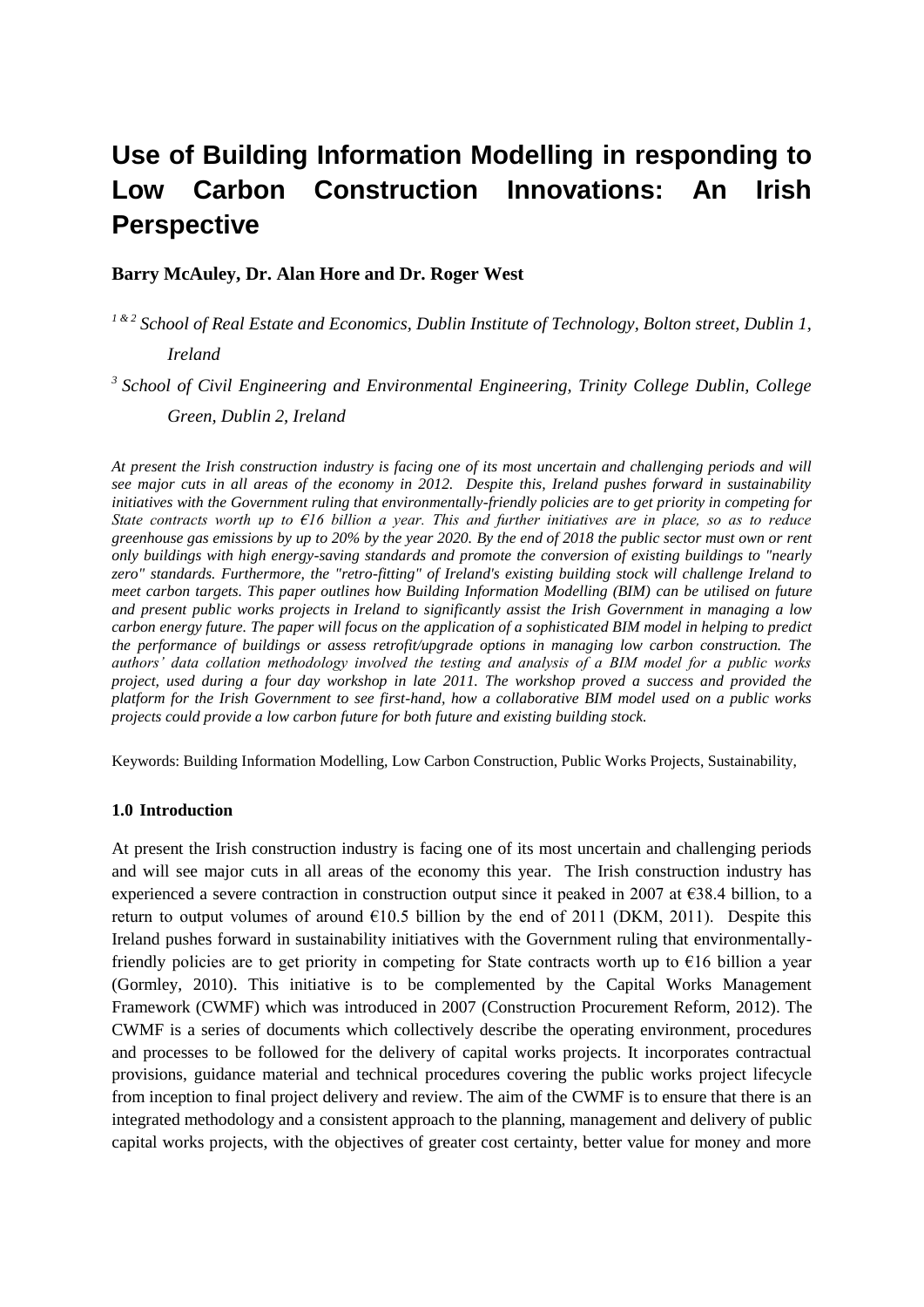efficient project delivery. Within the CWMF the Irish government published a new suite of public sector contracts. These new forms aimed to support the certainty of outcome in terms of cost, quality, programme and recognise the development of new procurement methods, such as, design and build. In addition to this there is a plan to bring Ireland in line with the Energy Performance of Buildings Directive (EPBD). The EPBD will ensure that Ireland meets strict EU regulations set by the European Parliament since the 19<sup>th</sup> May 2010 and avoid crippling fines which could prove detrimental to an already faltering economy. This directive requires that:

- All buildings built after 31 December 2020 must have high energy-saving standards and be powered to a large extent by renewable energy.
- By the end of 2018 the public sector must own or rent only buildings with high energy-saving standards and promote the conversion of existing buildings to "nearly zero" standards.

In order to successfully compete within the public works sector and guarantee that Ireland meets its carbon target deadlines, it is recommended by the authors, that the Irish Government move towards the legal imposition of Building Information Modelling (BIM) on public works projects by following a similar methodology to that adopted in the UK. The Irish Public sector must fall in line with the recent UK IGT Report (2010), where the UK are now based on the IGT Report's recommendation, in the process of ensuring that companies in the wider construction industry are undertaking the following three fold task:

- to de-carbonise their own business
- to provide people with buildings that enable them to lead more energy efficient lives
- to provide the infrastructure which enables the supply of clean energy and sustainable  $\bullet$ practices in other areas of the economy

This process requires innovation and new ways of working and the acquisition of knowledge and skills that will provide competitive advantage at home and internationally. This innovative new way of working has come through the legal implementation of BIM. There is a plan for a phased five-year development that projects will be required to use Building Information Modelling tools and techniques from 2016. This plan was devised around a hypothesis which defined a scenario in which the Government client would have an estate that was smarter and better equipped to face a low carbon economy, with associated reductions in delivery and carbon emissions.

## **2.0 Methodology**

In an attempt to promote BIM within the Irish AEC / FM sector, a recent pilot project was launched by the Royal Institute of Architects in Ireland and the Construction Information Technology Alliance (CITA). This project involved a full professional team working in conjunction with the Department of Education and Science on a generic primary school project. The main goals of the workshop where to:

- Raise awareness and promote a higher level of understanding of BIM.
- Demonstrate a more effective way for teams to collaborate.
- Assess / demonstrate some of the BIM software tools available.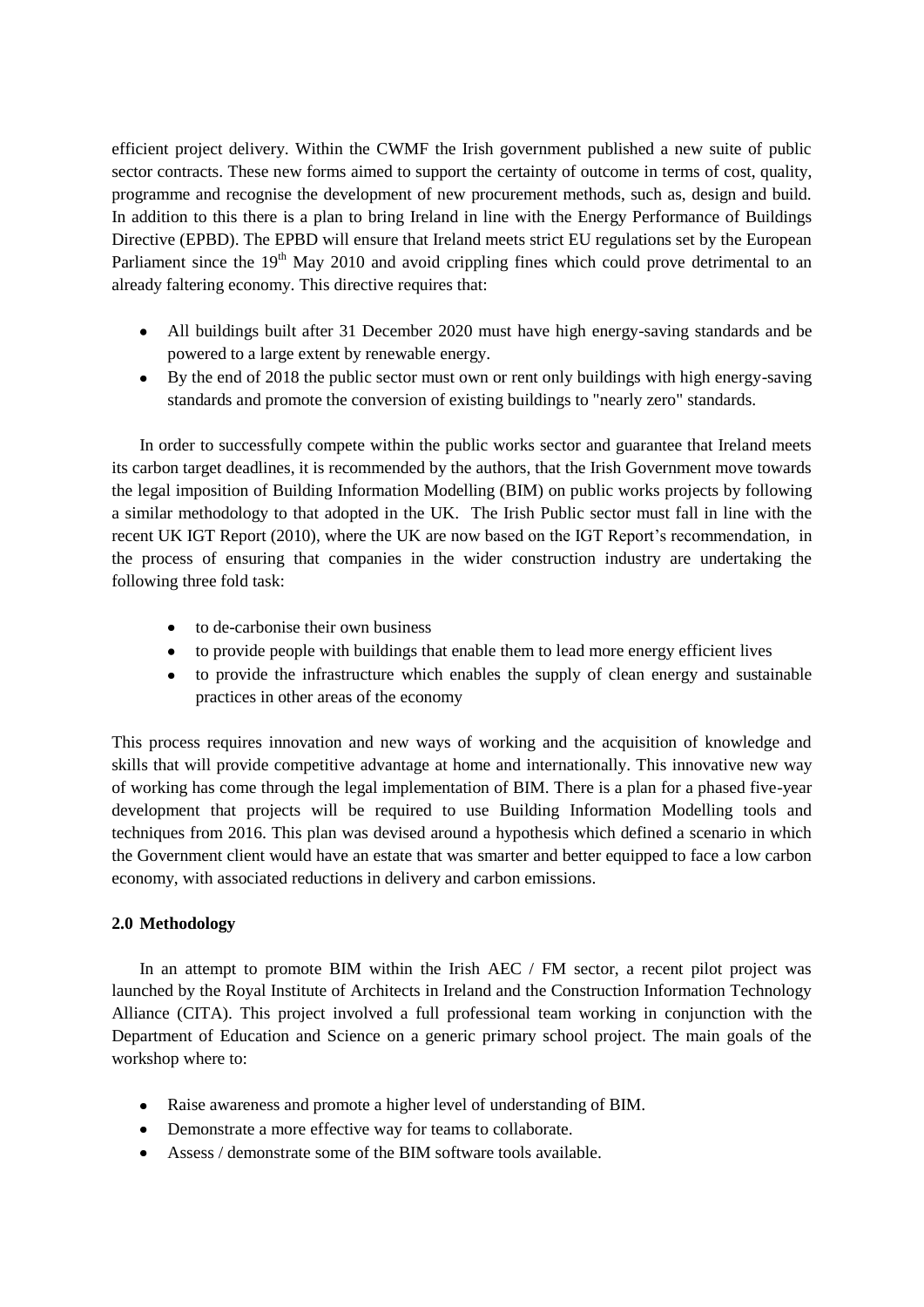- Validation of design through digital analysis.
- $\bullet$ Testing of BIM technologies in responding to Low Carbon Construction

This workshop served as the main primary research tool for this paper and provided data in regards to testing the implementation of BIM on public works projects, as a method for adding cost certainty to contracts and managing low carbon construction. This paper will also review the use of BIM initiatives to procure public sector buildings and manage low carbon construction internationally and relate how those experiences can be applied to Ireland.

# **3.0 Literature Review**

The authors conducted a literature review of journal papers, professional publications and research articles in regards to low carbon construction and BIM. The literature review focused on the three main areas detailed below in order to establish the benefits of using BIM in responding to Low Carbon Construction Innovations in Ireland:

- Construction Carbon Footprint and BIM
- Global Implementation of BIM
- BIM in Managing Low Carbon Construction in Ireland

## **3.1 Construction Carbon Footprint and BIM**

Hallberg and Tarnardi (2011) detailed the construction sector as the largest industrial sector in EU-15 and from an environmental point of view, the construction sector is in a unique position, as it is accountable for 46 % of the total energy usage, 46 % of the CO2 emissions and generates 40 % of all man-made waste. Okoroh et al (2012) estimated that approximately 80% of carbon emissions caused by buildings are created during the operating phase of existing buildings. This issue is even more concerning in that our neighbours the UK produce 50% of their total CO² emissions from energy used in heating, lighting, and cooling buildings, with an initial 25% of CO² emissions arising from the energy used in transporting people and goods during the construction and usage of these facilities (Pearce, 2008).

These figures have shifted the construction industry towards a more productive way of doing business, in order to control escalating energy costs and more productive methods of managing low carbon construction. This can be achieved through BIM, which can ensure a thorough life cycle analyses, service life planning and more solid life cycle optimisations of the design and use of the buildings (Hallberg & Tarnardi, 2011). BIM is beginning to change the way we build, the way the buildings look, the way they function and the way buildings are maintained and managed (Godager, 2011). The same author explains that resource consumption and waste production together form a construction trigger for a number of environmental problems. BIM is seen to be a very important tool to handle all these challenges. It is generally reported that the level of analysis required to predict the performance of buildings or assess retrofit/upgrade options, is not feasible without sophisticated BIM models or computational analysis tools. This relatively new technology has allowed a new paradigm within the AEC sector, which has the ability to promote and encourage each stakeholder within the project to play a more prominent role. BIM has helped develop the way designers and contractors look at the entire building process including the initial design brief all the way through the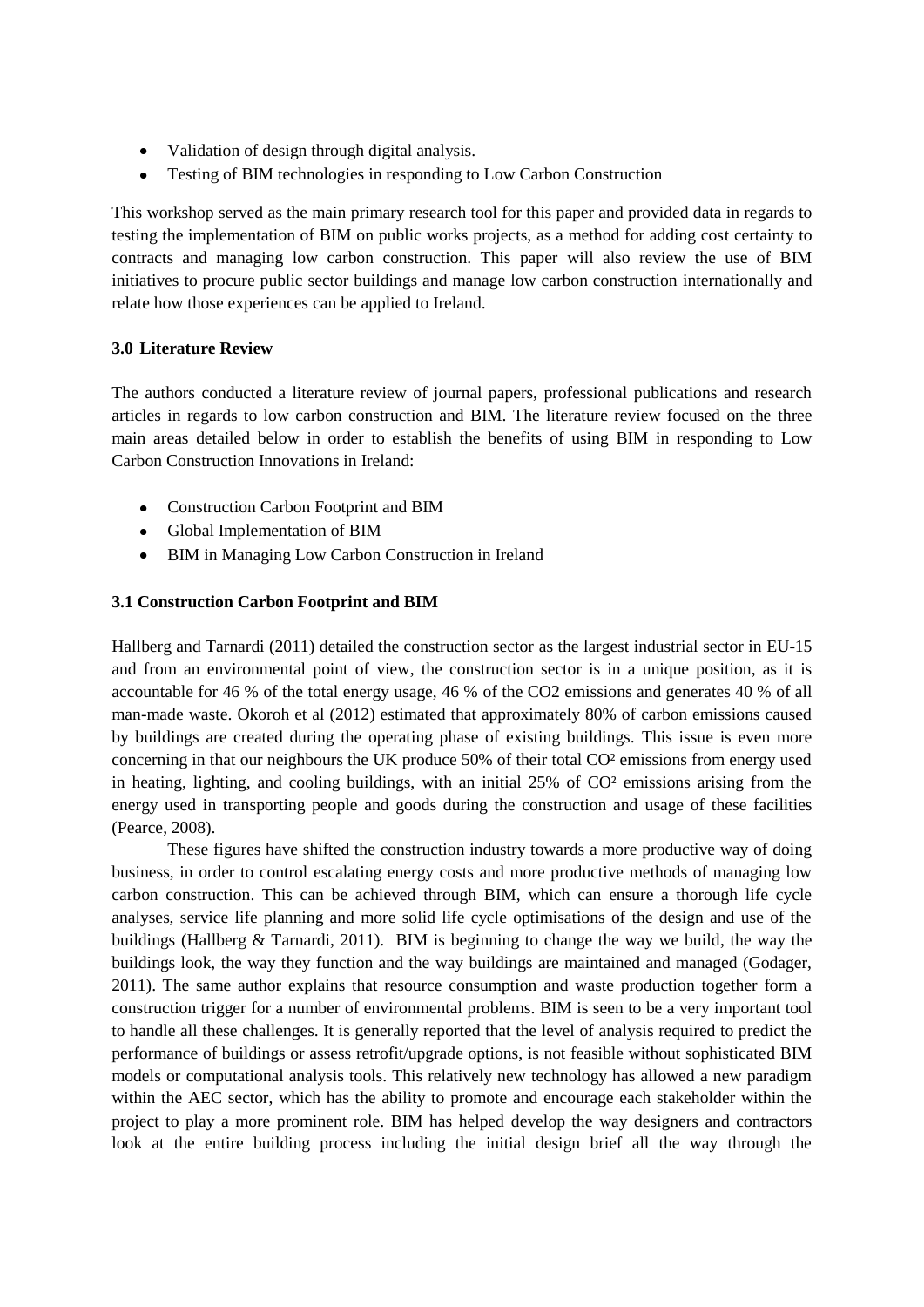construction documentation stage, into actual construction management stage, and finally the FM stage (Dzambazova et al, 2009).

#### **3.2 Global Implementation of Building Information Modelling**

The revolution of BIM across the global construction world continues to grow, and must result in Ireland adopting a similar methodology or face been left behind and unable to compete in foreign markets. The strong growth of the green building market has seen a greater encouragement in the adoption of BIM in the design and construction Industry. Green BIM is an emerging trend which can enable highly sustainable outcomes through energy simulation and prefabrication (McGraw–Hill [Green BIM Report,](http://images.autodesk.com/adsk/files/mhc_green_bim_smartmarket_report_(2010).pdf) 2010). In order to participate in this lucrative market, Ireland must follow the example of various countries including the USA, Finland, Norway, Denmark, UK, Germany, Singapore and Korea, who are all currently in the process of developing BIM guidelines.

VTT in Finland, Rambøll in Denmark and SINTEF in Norway are the major research organizations in BIM in these countries, as outlined by Wong et al (2010). The involvement of companies in BIM initiatives within Europe, facilitated by buildingSMART, is increasing with involvement estimated to vary between 20 and 40% of the number of companies implementing BIM (Wong et al, 2009) . Outside of the USA and Europe, Singapore is one of the few countries in Asia who have implemented BIM at the public sector, with Hong Kong in the process of establishing BIM guidelines to help increase productivity and meet established high standards that include tight schedules and high land costs. In a report by McGraw Hill (2010) titled "Getting BIM to the bottom line in France, UK and Germany" outlined that nearly 60% of total respondents are currently frequent users and 74% of Western European BIM users report a positive perceived return on their overall investment in BIM. Perhaps most encouraging to the Irish Public Sector is the move of their neighbour's the UK, towards the legal implementation of BIM. Ireland needs to adopt a similar hypothesis and begin to mirror our neighbours and move towards the legal imposition of BIM in order to enhance low carbon construction

#### **3.3 BIM in Managing Low Carbon Construction in Ireland**

The need to reduce CO2 emissions and energy consumption from buildings has never been more immediate. Godager (2011) outlined that there is more and more environmental requirements because of growing environmental challenges and depleting energy resources. This ultimately means that there is a need for focusing on building materials and for performance classification in the energy field. The European Union and its Member States have a large number of on-going policy initiatives directly aimed at supporting of sustainability of the built environment. There are current climate and energy strategies implemented globally to try and ensure that by 2020 renewable energy will represent 20% of energy production; a reduction of greenhouse gas emissions by 20% and the reduction of CO2 emissions by 80-90% by 2050 (Zeiler et al, 2012). There is a growing consensus that we must reduce our dependence on rapidly depleting, carbon intensive fossil fuels, which, amongst other things, will involve overhauling how buildings are designed, constructed and used (Kilip, 2010) To achieve this Kilip (2010) outlined that in Ireland a combination of everything from introducing innovative policy, to enforcement of building regulations, to adapting to more advanced construction methods and technologies must be undertaken. It is critical that Irelands return to economic growth is not matched by a corresponding growth in energy demand, where Ireland's future economic successes are not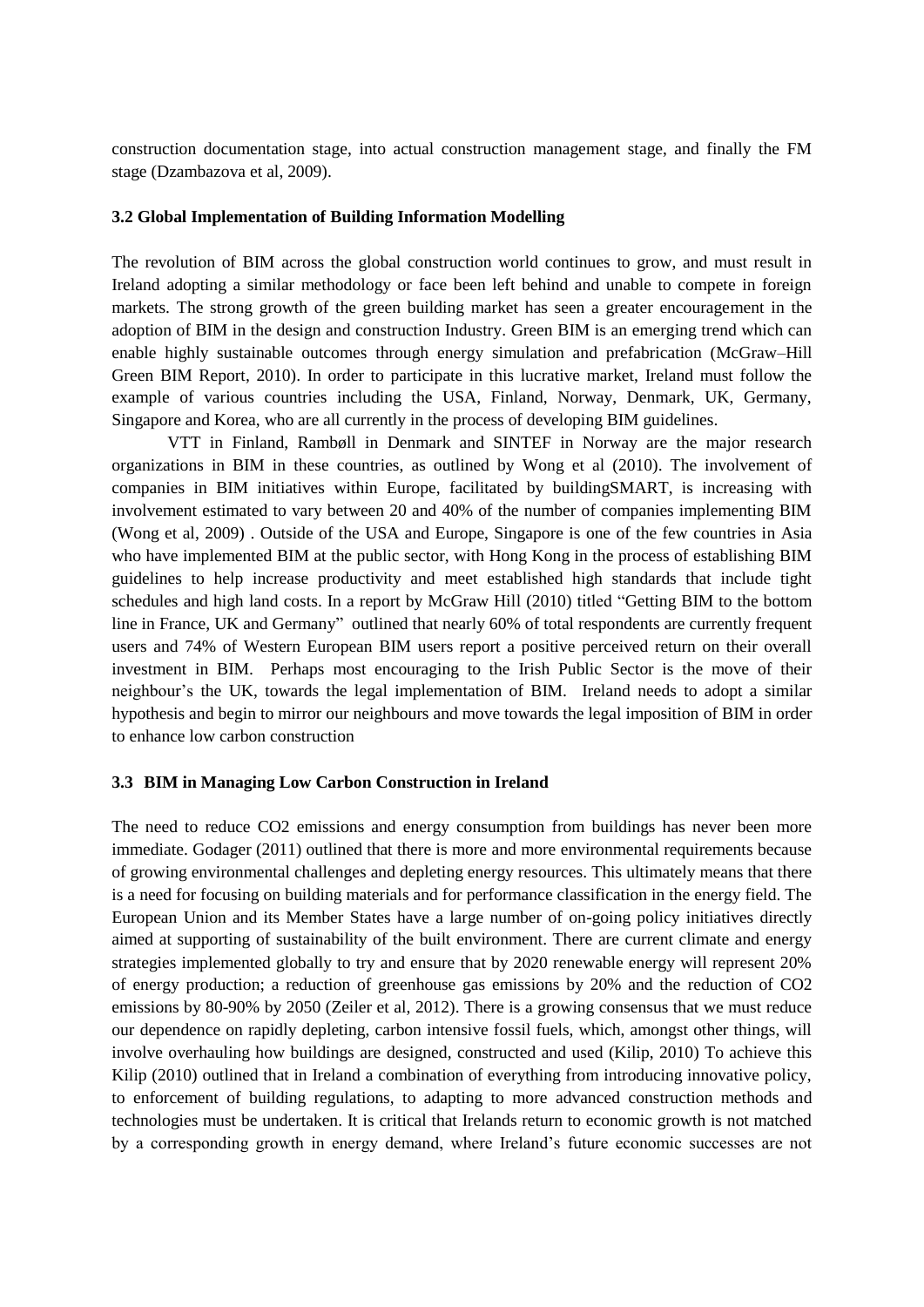undermined by deteriorating environmental patterns and unsustainable energy usage (Lewis, 2009). The managing of low carbon construction in Ireland can be achieved through an innovative policy by the Government to implement BIM. This will provide a unique access to a combination of energy analysis tools that complement the BIM process.

Energy profiling, in the built environment, involves an analysis of the actual or predicted energy performance of buildings and/or an analysis of the embodied energy within the materials and methods used to construct buildings (Crosbie et al., 2009). Energy profiling is explained as involving comparisons between actual or predicted energy use and some type of benchmark or model intended to indicate regulatory requirements, average energy consumption or best practice. In a report issued in November 2010 for low carbon emission which is heavily referenced by the UK's Government's Construction Client Group BIM Working Party Strategy Paper, found that BIM to have the greatest potential to transform the habits and eventually the structure of the industry. This is further recommended by Gould (2008) who believes that BIM's has the ability to model and predict carbon outputs through its environmental analysis packages. In regards to house construction Mah et al (2010) outlines how the BIM approach allows for rapid computations of CO2 emissions from various house sizes, designs and materials. The use of BIM and the integration of an intelligent database permit end-users to calculate CO2 emissions for different styles of houses with different types of construction methodology. The McGraw – Hill [Green BIM Report](http://images.autodesk.com/adsk/files/mhc_green_bim_smartmarket_report_(2010).pdf) (2010) details that robust tools exist within BIM to help in reducing significant carbon emissions though performing analysis on energy performance, lighting and HVAC systems.

The European AEC/FM Sector is also researching the use of BIM for sustainability designing, with a section of this research being funded by the European Commission through the EU FP7 funded project entitled 'Intelligent Use of Buildings' Energy Information (IntUBE). This project is detailed by Crosbie et al (2009) who describe it as a scheme created to increase life-cycle energy efficiency of buildings by integrating the latest developments in the ICT-field into Intelligent Building and Neighbourhood Management Systems. The authors warn us that BIMs and energy simulation tools can also hinder each other and that up to 50 % of the project team's time can be dedicated to performing energy simulation.

Other opportunities to mitigate high CO2 emissions within the Construction process range from scheduling changes to newer construction practices, such as, pre-fabrication (Mah et al. 2010). Typical wastage rates within the industry are as high as 10-15% (McGrath and Anderson, 2000). A study conducted by the National Audit Office (NAO) showed that highly prefabricated systems can reduce construction periods by 60% and require 75% fewer operatives on site, with consequential benefits for the client, contractor and the local community. BIM is in the unique position to play a major part in the reduction of waste and, therefore, CO2 emissions through the fostering of better off site fabrication techniques. Detailing BIM software, such as, Tekla Structures can output data from the BIM model directly to machines for fabrication saving significant time on the construction of a project, as the steel structure of a building is known to have a heavy lead time to site (Gavin, 2008). The BIM model can also allow most elements of the building, such as, precast concrete elements or sheet metal and ducting systems to be fabricated from the BIM model off-site. This all leads onto as outlined by Mah et al (2010) to the BIM model resulting in having a positive impact on the environment due to reductions of CO2 emissions and material waste disposal to landfills. Ireland also faces significant problems in the near future through the "retro-fitting" of Ireland's existing building stock to meet carbon targets. The McGraw–Hill [Green BIM Report](http://images.autodesk.com/adsk/files/mhc_green_bim_smartmarket_report_(2010).pdf) (2010) states that Green BIM PR actioners find BIM to be particularly useful when it comes to green retro – fitting. Over 27% of the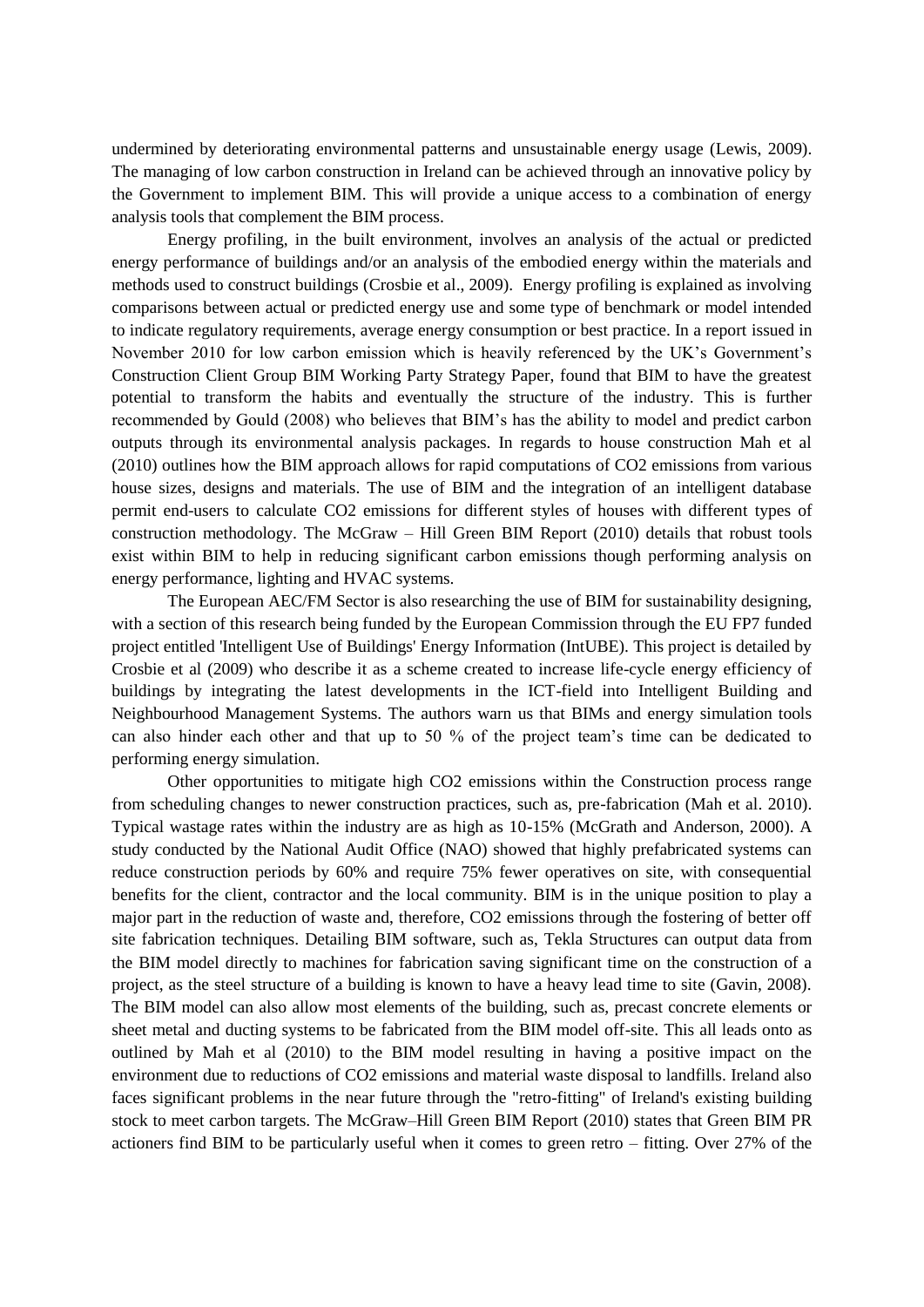survey sees BIM as highly applicable for use in green retrofits with 49% believing it to be of medium applicability. The convergence of BIM and Green Building could prove to be the catalyst of ensuring the adoption of BIM within Ireland for long term gains for clients.

In an attempt to promote BIM within the Irish AEC / FM sector and test its application in regards to low carbon management, a recent pilot project was launched. The purpose of this workshop was to showcase BIM to the relevant Government heads and provide valuable primary data towards the implementing of BIM on Public Works Projects

## **4.0 BIM Pilot Workshop**

The RIAI /CITA BIM workshop was held over four days with a number of subsequent presentations given to industry leaders. This workshop was used by the authors to test the research topic for this paper by conducting a number of interviews and through the collection of data from the results of the four day pilot. Semi-structured open interviews where used as the main tool of analysis.

### **4.1 Pilot Overview**

The client for the BIM project was the Department of Education and official observer for the event was the Office of Public Works (OPW). The workshop involved the deconstruction of an existing primary school building and rebuilding it using BIM technologies as outlined in figure 1. This involved a whole project team working in collaboration to maxamise low carbon construction and sustainability potential, through the harnessing of BIM technologies.

#### Build the Base BIM Model > "Explode" to Standard Components > Prepare a New Design



*Figure 1: Workshop Overview*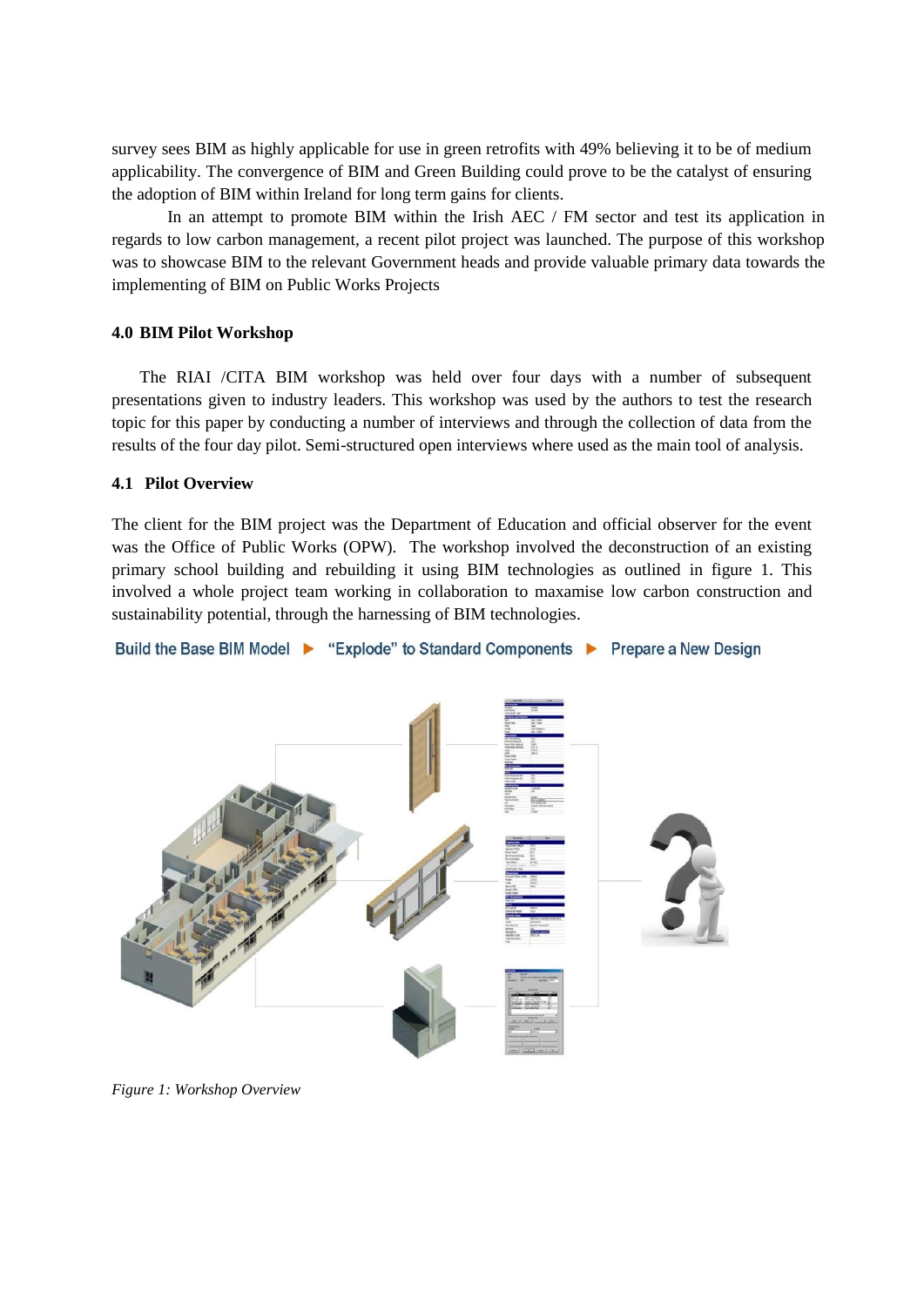## **4.2 Pilot Team**

The pilot team consisted of a number of leading design professionals from selected firms within the AEC/FM sector, integrated into the design team in order to foster the best method of collaboration, as illustrated in figure 2. The pilot team was primarily made up of Consulting Engineers, Services Engineers, Architects, and Consultants as illustrated in figure 3. This team model also consisted of additional support from Contractors, Quantity Surveyors, Technical Support, Facilities Management support for handover documentation and BIM Energy specialists.



*Figure 2: Shared Project Model* Figure 3: Pilot Team

## **4.3 Pilot Activities**

The BIM model was developed to respond to client specific requirements using a visual communication tool to meet there expectations. The design team was provided with a digital brief with the overall goal to design a BIM model of a standard generic Department of Education school. This model was exploded down to its components and then given given to the design team to work on specific components. The various professional involved all worked on their own model which was synched with a central server allowing all participants of the workshop to monitor each other's work and therefore promoting collaboration. The outline of the workflow for the BIM Workshop is detailed in figure 4 and a section of the model is illustrated in figure 5.



*Figure 4: Workflow Figure 5: Primary School Section*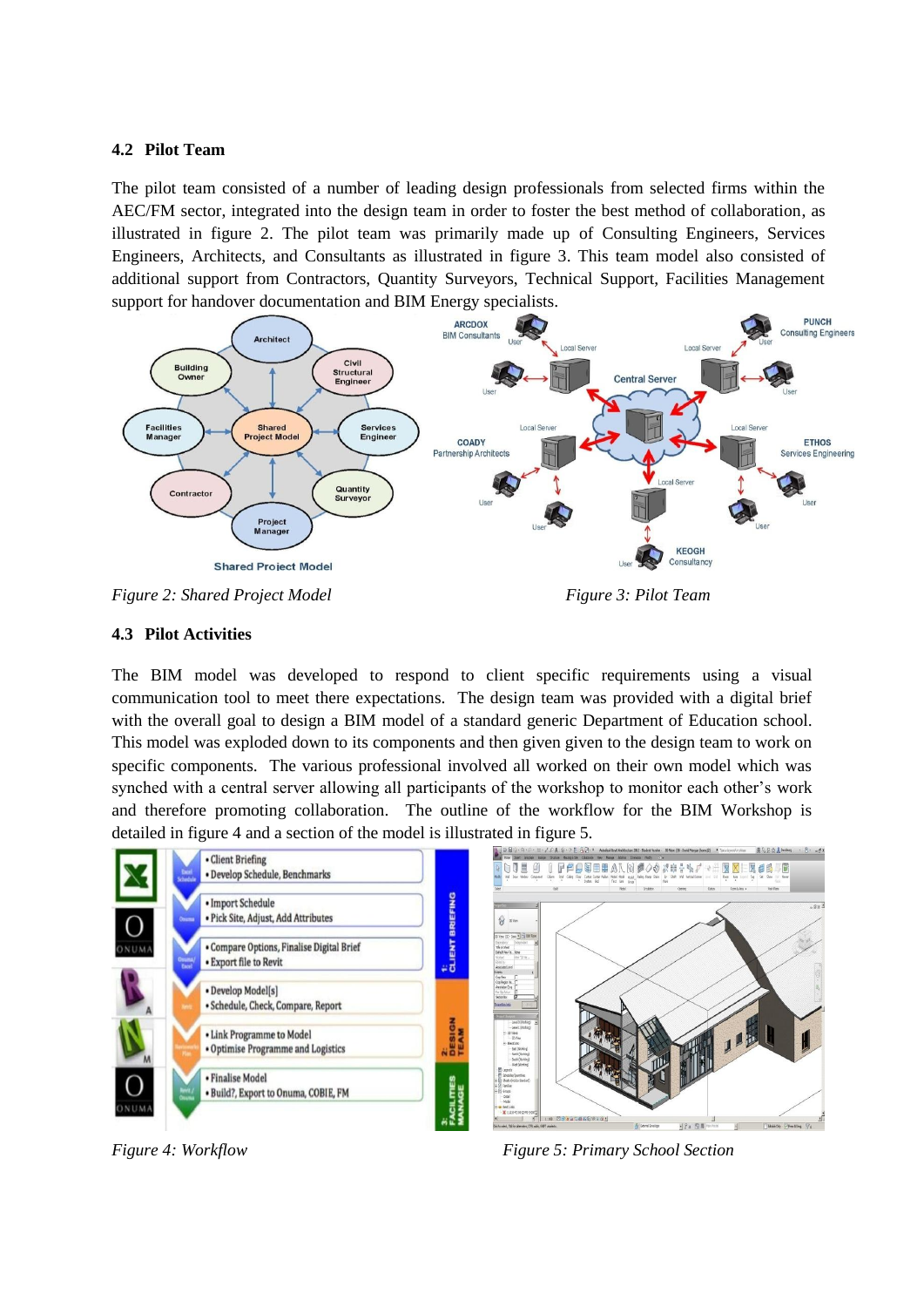#### **4.4 Pilot Feedback**

The workshop derived results across all sectors and disciplines and strongly advocated the application of BIM to become mandatory in future Public Works Projects. The BIM model was effectively virtually built before having to be physically built, which allowed foresight on a number of key areas and helped identify eventualities that may occur on site. The design team could identify areas of possible clash detection and could instantly confront them before they went to site. The BIM process added a greater cost certainty and reduced a significant amount of the design risk associated with contractors cost. Through the collaborative process of everyone working on the same model enabled the design team to see what the other disciplines where doing and fostered a greater team ethic throughout the design process.

Energy efficiency according to one of the workshop participants is not a priority at the design stage and decisions on materials section amongst other things are purely driven on cost. The BIM process permitted a different and more sustainable method of construction to be undertaken which helped concentrate on energy efficiency and improved carbon construction. The BIM workshop aloud the designers to create four mass model at different orientations and to perform exercises in concept energy analysis, so as to, choose the most economical and sustainable building possible. The energy model was inputted with weather predictions to aid in orientation data, internal floor areas, the number of people who will use the structure, cost of electricity and fuel, average lightening power, exterior wall area, window area, etc. to enable an accurate analysis to be performed. The energy analysis armed with this data was used to calculate the energy usage for the year and so therefore assuming discounts rates, a life cycle energy usage / cost could be generated. The analysis also provided the user with the predicted renewable energy potential that could be harnessed from the roof PV potential (solar electric) and the wind turbine potential for the mass model, based on its climate and geometry. These figures were subsequently used to generate the net annual  $CO<sup>2</sup>$  emission, which is basically the  $CO<sup>2</sup>$  emissions from electricity and fuel consumption for the analysed model, minus the renewable energy potential. This in in turn permitted the BIM energy specialist to provide the Architect with the knowledge to suggest the most carbon friendly building to the Client. The results from this energy analysis are illustrated in figure  $6 - 9$ , where mass model 4 shows the least carbon emissions on yearly basis.

Through the energy simulation for different options, results could be analysed, to see what changes have the biggest impact on the proposed site both positively and negatively. These changes if the Architect felt where beneficial could be incorporated into the design in order to take advantage of this without impeding on the architects design goals. In the workshop the form and orientation chosen for the school was not the best performance wise. The reason for this was that the information gained from the analysis aloud the design team to understand that there were minimal energy performance gains to be achieved, with opting for a form that was more energy efficient, but performed less well, as a space for the occupants for their required usage. BIM allows an excellent opportunity to perform this sort of energy analysis which can be done extremely quickly and should be used at each stage of design. The energy analysis can also be done when deciding on room and glazing layouts along with daylight analysis. The Department of Education have a set natural lighting for each classroom. BIM enables designers to pick windows that will be in line with Department Educations standards and give best lighting design. This exercise was carried out in the BIM workshop to inform window sizes based on the required daylight factor for each classroom. The Designs from the model where also imported into studio Max in which enabled the surface of the road to created. This also allowed traffic to be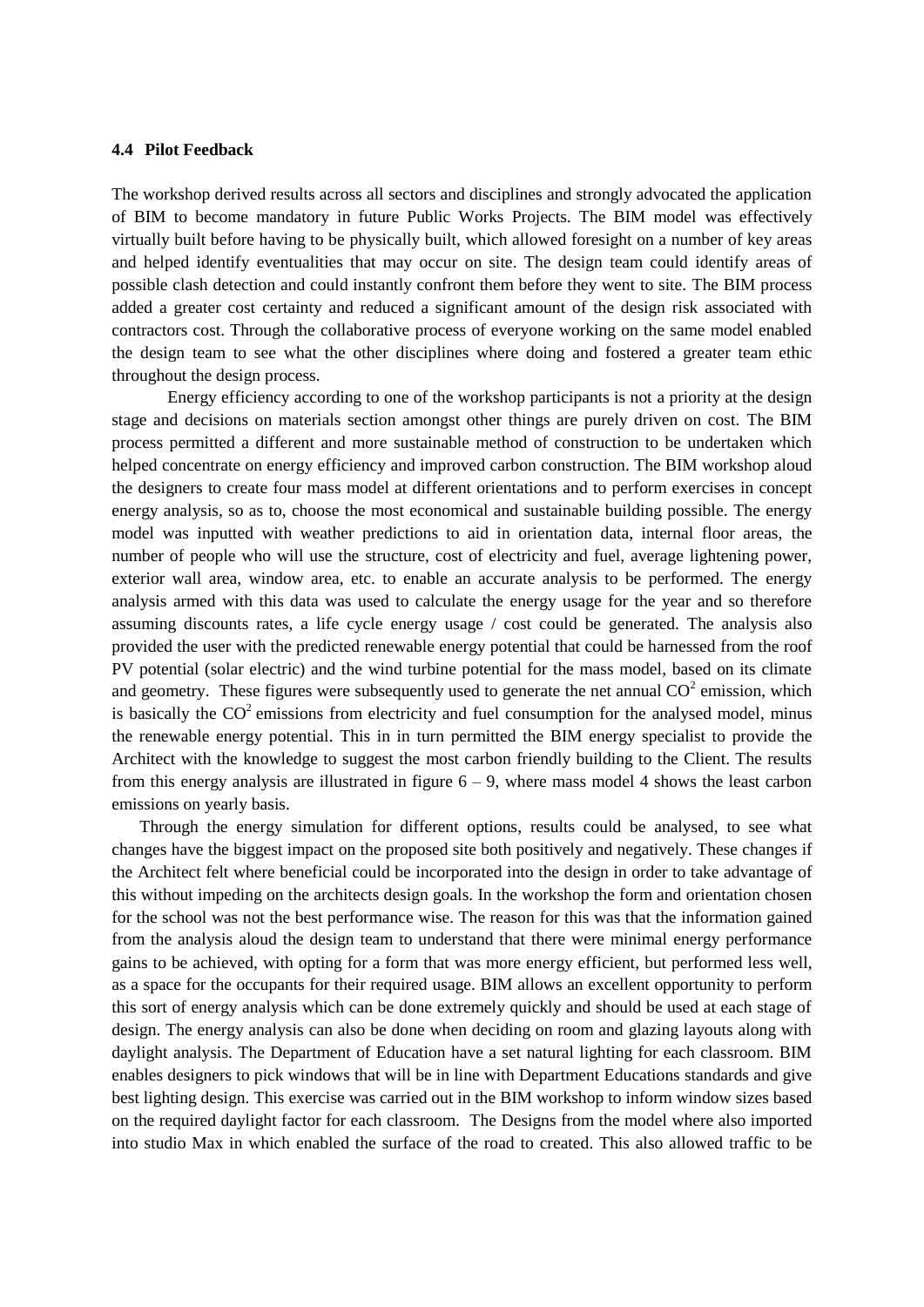seen through animation and could help predict traffic flow and therefor manage future carbon emissions through better traffic management and design.

The use of BIM enabled the designer to have the option to choose a carbon friendly design for the primary school. The energy analysis enabled a relatively easy calculation to be performed in regards to whole-life energy usage for all four design iterations. Energy efficiency lies at the heart of improved carbon management and the designers then have this information early in the design process, which can only have a positive impact on the buildings carbon footprint. To really investigate the carbon footprint then the embodied energy of all the building material must be carefully examined, in which was not performed in great detail due to time constraints.



*Figure 6: Mass Model 1 Figure 7: Mass Model 2*



## **5.0 Conclusion**





*Figure 8: Mass Model 3 Figure 8: Mass Model 4*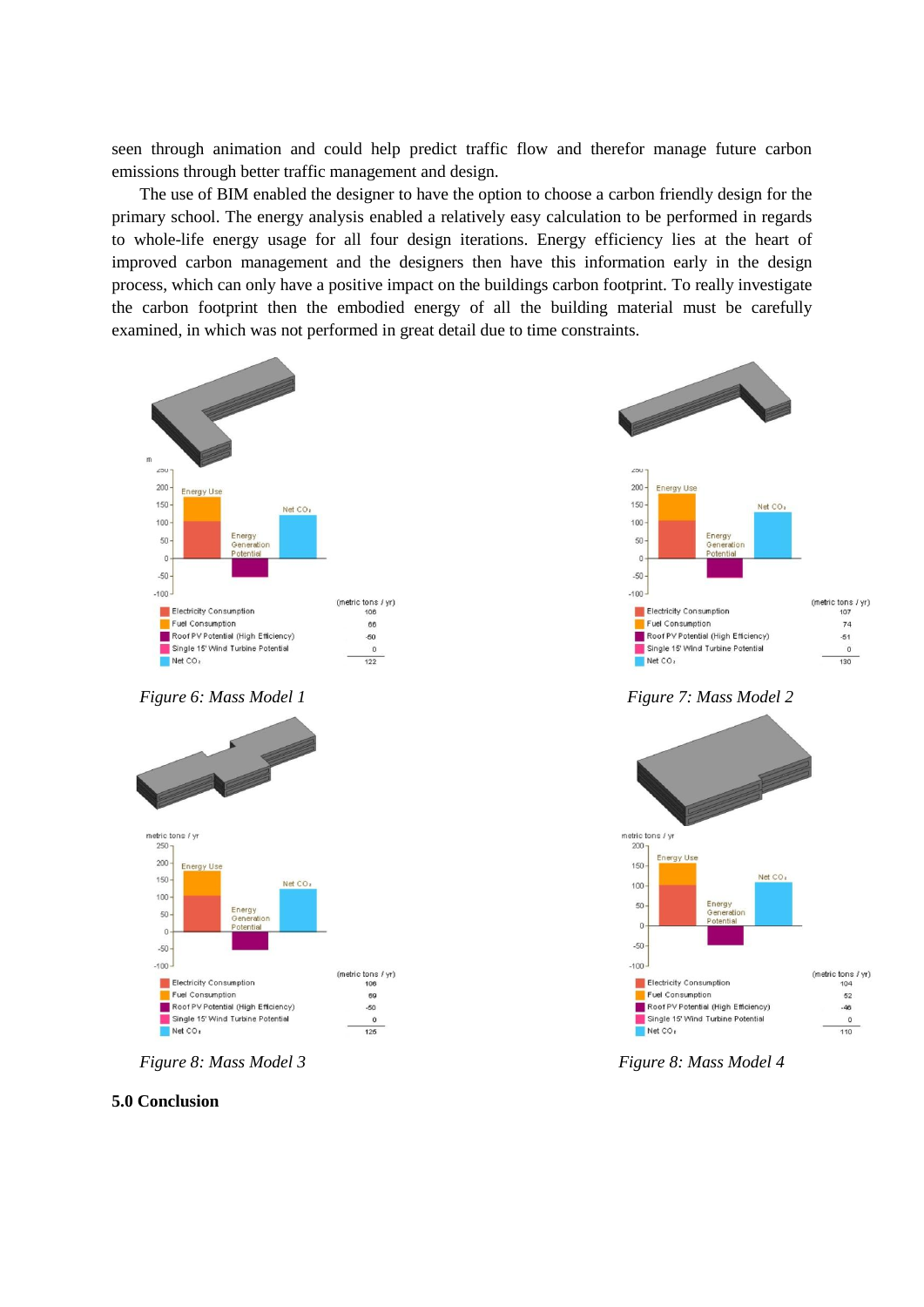The lack of compatible systems, standards and protocols, and the differing requirements of clients and lead designers, has inhibited widespread adoption of a technology on public sector projects in Ireland. These technologies have the capacity to ensure that all team members are working from the same data, and that the implications of alternative design proposals can be evaluated with comparative ease. The UK government's move to demand by 2015 that projects are modelled in three dimensions will lead to eliminating coordination errors and subsequent expensive changes, which was at the foundation of historical public sector project delivery in the past.

The CITA BIM workshop has offered the opportunity for a whole design team to break a constructed primary school down to its core elements, and re-build it using a BIM platform, which would focus on best construction practice in regards to its overall life cycle. The BIM Model allowed a data rich model, allowing testing of design solutions to provide a more responsive building design to the client brief, and, better coordination of all project information. The workshop proved a success and provided the platform for the Irish Government to see first-hand, how a collaborative BIM model used on a public works projects could provide the cost certainty they so urgently seek. This model showed how through a relatively simple energy analysis undertaken at the beginning of the project permitted the designer to view the life cycle costs of that structure. This analysis can only have a positive impact on the buildings carbon footprint and help the client and his design team choose the most beneficial carbon based construction solution. The embodied energy of all the building material must be carefully examined, which will then along with further energy analysis provide the financial and environmental tools for the Client to choose their building.

There is a need for a more innovative approach in regards to better carbon construction within Ireland, so as to, ensure crippling fines are not enforced and carbon targets are met. Despite the success of the workshop, Ireland is still a long way from embracing BIM on public works projects. Representatives of the OPW noted that despite the benefits that BIM would have on a number of Departments within the Government, it would still require "an act of faith" for the Irish Government to fully embrace it. There is a notable lack of incentive from the Government and reluctance to incorporate more change, due to the, recent introduction of the GCCC forms of contract within the CWMF. This fact, coupled with the fear of legal implications, such as who owns the BIM model and which profession will carry most liability for the model, have left the Irish AEC/FM sector in an uncertain stance towards the implementation of BIM on public works.

The next step in the process for Ireland in promoting the legal adoption of BIM for Public Works Projects has come through the commissioning of ten BIM workshops in 2012. These workshops will be primarily hosted by CITA and are to be sponsored by leading professional institutes throughout Ireland, so as to, promote BIM within the Irish AEC/FM industry. These workshops will address a number of key areas such as the [social, cultural, process change](http://www.cita.ie/3bimw.asp)  [management, required for BIM implementation.](http://www.cita.ie/3bimw.asp) These further workshops will serve as the consensus for the central role that BIM can play to ensure the practice of design, construction and facilities management for a long term sustainable solution for the build environment.

# **Acknowledgements**

The authors would like to acknowledge the following firms who all contributed both towards the RIAI / CITA Workshop and this paper:

- Department of Education Office of Public Works Royal Institutes of Ireland
- Construction IT Alliance ArcDox Coady Partnership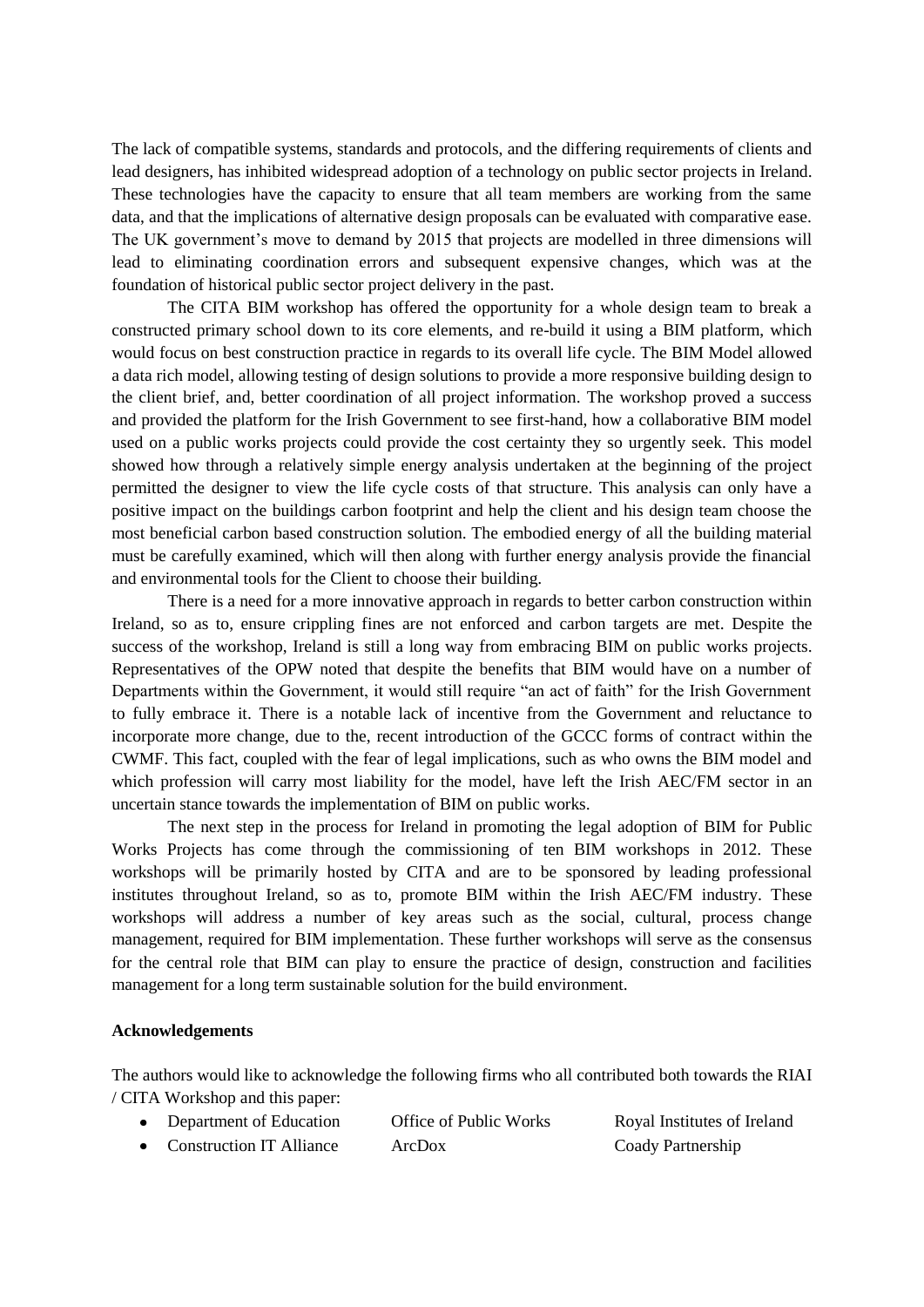- Punch Consulting Engineers Ethos Engineering Kerrigan Sheanon Newman
- Keogh Consultancy Stewart Construction Moore DFM

• Datech Diatec

# **References**

CITA / RIAI (2011) *CITA RIAI BIM Workshop*, RIAI 8 Merrion Square Dublin 2, 1st – 4th November.

Conseil Européen des Professions Immobilières (2010) *Recast Energy Performance of Buildings Directive,* European Parliament

Construction Procurement Reform (2012) *Capital Works Management Framework, Contracts for Public Works*, available at<http://constructionprocurement.gov.ie/> accessed (06/03/12)

Crosbie, T., Dawood, N. & Dean, J. (2010) Energy profiling in the life-cycle assessment of Buildings, *Management of Environmental Quality: An International Journal*, Vol. 21 No. 1, pp. 20-31

DKM Economic Consultants Ltd (2009) *Report for the review of construction in 2009 and outlook for 2011-2012,* Department of the Environment Heritage and Local Government,<[http://www.environ.ie/en/Publications/StatisticsandRegularPublications/ConstructionIn](http://www.environ.ie/en/Publications/StatisticsandRegularPublications/ConstructionIndustryStatistics/FileDownLoad,24473,en.pdf) [dustryStatistics/FileDownLoad,24473,en.pdf>](http://www.environ.ie/en/Publications/StatisticsandRegularPublications/ConstructionIndustryStatistics/FileDownLoad,24473,en.pdf) [accessed 07/10/11]

[Dzambazova, T., Krygiel, E. & Demchak,](http://www.wiley.com/WileyCDA/WileyTitle/productCd-047047355X,descCd-authorInfo.html) G. (2009) Introducing Revit® Architecture 2010: BIM for Beginners, *Understanding BIM,* Chapter 1, pg1, Sybe

Gavin, J. (2008), Advances in MEP software will help foster collaboration, *Focus Magazine,* January, p.70.

Godager, B. (2011) Analysis of the Information Needs for Existing Buildings for Integration in Modern BIM-Based Building Information Management, *Proceedings of the 8th International Conference May 19–20, 2011,* Vilnius, Lithuania

Gould, L. (2008) CRI Analysis - What is BIM and should we Care?, *Construction Research and Innovation,* Vol 1, Iss 2, pg 26-31

Government Construction Client Group (2011) *A report for the Government Construction Client Group Building Information Modelling (BIM) Working Party Strategy Paper – March 2011,*  UK Government

Hallberg, D. & Tarandi, V. (2011) On the use of open BIM and 4d visualisation in a predictive life cycle management system for construction works, *ITcon,* Vol. 16, pg. 445

Irish Times (2010) *Green firms to get priority in contracts says Gormley*, Irish Times, Available at [<http://www.irishtimes.com/newspaper/ireland/2010/0522/1224270894108.html](http://www.irishtimes.com/newspaper/ireland/2010/0522/1224270894108.html) > accessed [06/03/2012].